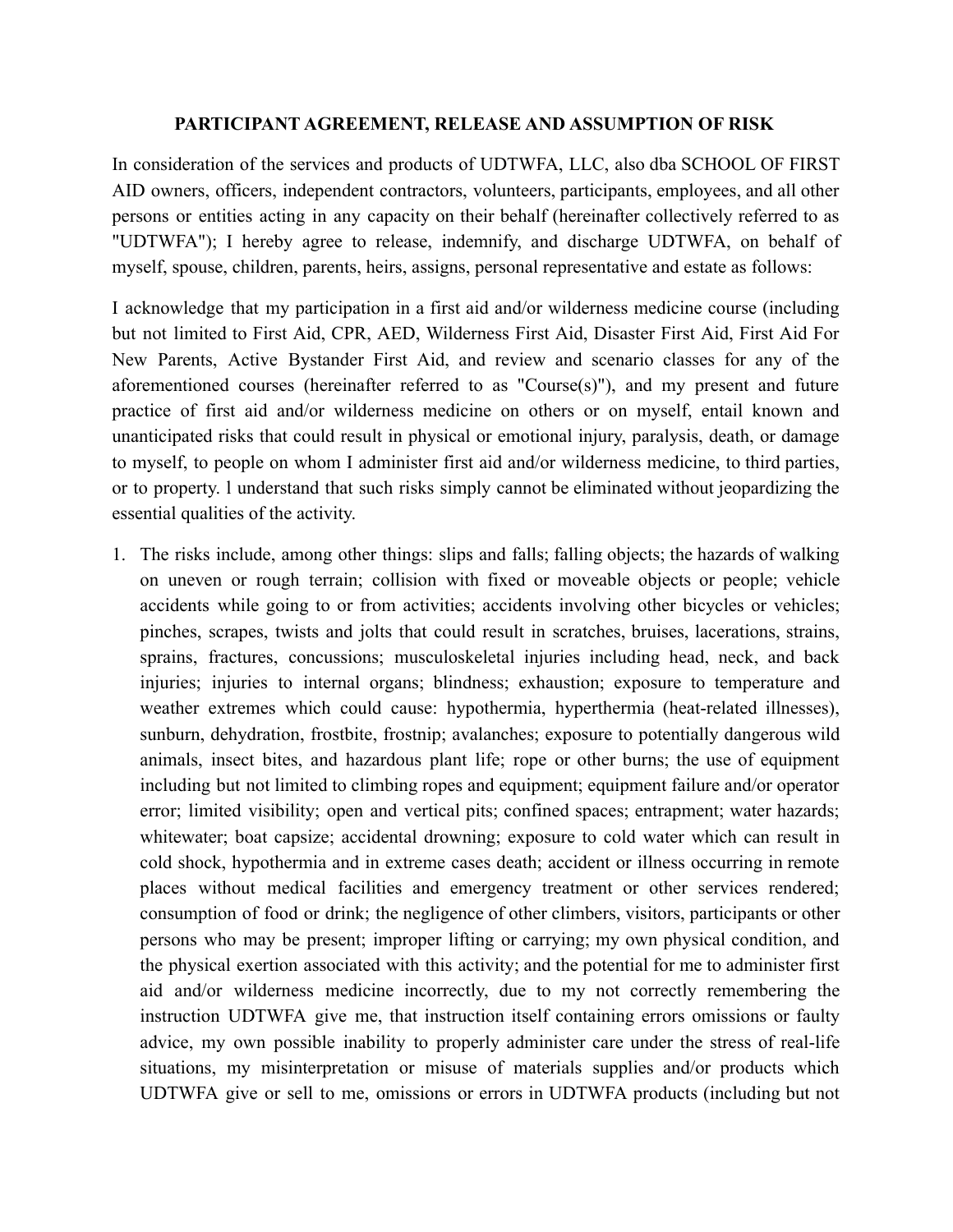limited to textbooks, handouts, cards, and other reference materials), or other causes any of which could result in any of the aforementioned physical or emotional injuries, paralysis or death to myself, to people on whom I administer first aid and/or wilderness medicine, and/or to third parties.

Furthermore, UDTWFA's owners, independent contractors, agents and employees have difficult jobs to perform. They seek safety, but are not infallible. They might be unaware of a participant's fitness or abilities. They might misjudge weather or other environmental conditions. They may give incomplete warnings or instructions, and the equipment being used might malfunction or fail.

- 2. I expressly agree and promise to accept and assume all of the risks existing in this activity, both during the Course(s) and afterwards. My participation in this activity is purely voluntary, and I elect to participate in spite of the risks. I grant permission to UDTWFA to use photos and videos of me in class, and my testimonials, for sharing, promotional, and public outreach purposes.
- 3. I hereby voluntarily release, forever discharge, and agree to indemnify and hold harmless UDTWFA from any and all claims, demands, or causes of action, which are in any way connected with my participation in any Course(s) or my use of UDTWFA training, products, equipment or facilities (owned, rented, or provided by another organization for free), including any such claims which allege negligent acts or omissions of UDTWFA.
- 4. Should UDTWFA or anyone acting on their behalf, be required to incur attorney's fees and costs to enforce this agreement, I agree to indemnify and hold them harmless for all such fees and costs.
- 5. I certify that I have adequate insurance to cover any injury or damage l may cause or suffer while participating in any Course(s) or while administering first aid and/or wilderness medicine, or else I agree to bear the costs of such injury/damage myself. I further certify that I am willing to assume the risk of any medical or physical condition I may have. I hereby authorize any medical treatment and transportation UDTWFA deem necessary in the event of injury, accident or illness.
- 6. In the event that I file a lawsuit against UDTWFA, I agree to do so solely in the state of Indiana, and I further agree that the substantive law of Indiana shall apply in that action without regard to the conflict of law rules of that state. I agree to the venue of any such suit in any court of appropriate jurisdiction located in the City of Fishers, Indiana. I agree that if any portion of this agreement is found to be void or unenforceable, the remaining portions shall remain in full force and effect.

By signing this document, I acknowledge that if anyone is hurt or property is damaged during my participation in this activity, or afterwards when I administer first aid and/or wilderness